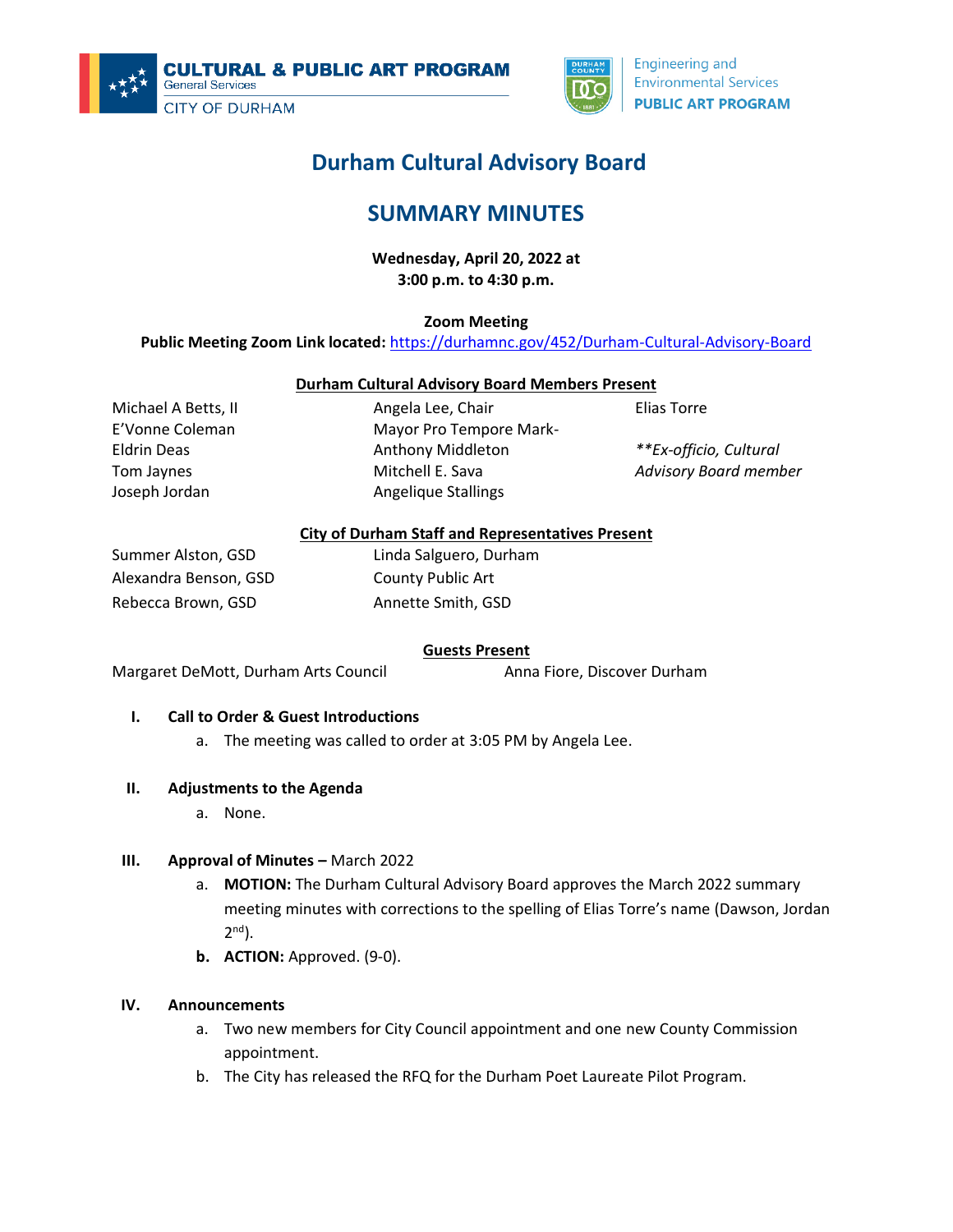# Cultural Advisory Board



- c. The Capacity Building for Local Artists survey is available online to help gather information on professional resources artists in our community need. Board members are encouraged to share the survey out with their networks and to make their own submissions.
- d. The artist team for the South Ellerbe Creek Restoration project has released an engagement survey to help inform the designs of the public art.

# **V. Old Business**

- a. Goals and Calendar of Meetings Adoption
	- i. To approve the 2022 goals, DCAB task forces will draft and schedule meeting topics for 2022 schedule prior to this meeting.
		- 1. The 2022 DCAB Priorities Draft document is linked [here.](https://docs.google.com/document/d/1e-MOH-cLzXzJRlLg9X1DxUokfFq4LM2W/edit?usp=sharing&ouid=113751393952664385955&rtpof=true&sd=true) Below are the priorities identified by the Board:
			- a. Advocate for more city and county funding and support for arts and culture in Durham.
				- i. Draft policies to serve as guiding principles for equitable City and County Funding.
				- ii. Consider language from the Racial Equity Task Force to create definitions on what is deemed "arts and culture" to ensure the City and County are leaning on DCAB for involvement.
				- iii. Support ARP Funding for arts and cultural proposals.
				- iv. Encourage greater funding for Events and Festivals.
				- v. Continue to support/advocate for Independent Artist Proposal.
			- b. Support the implementation of a new Cultural Road Map.
				- i. Create a Visioning Committee to draft the focus and recommend Steering Committee members.
				- ii. Ensure continuous communication with City/County Management and elected officials
				- iii. Raise private sector funds to support the plan.
				- iv. Lead the recruiting and confirmation of the Steering Committee.
				- v. Support the activities of the Steering Committee and consultants.
			- c. Strengthen and improve relationships with artists, arts and cultural organizations, communities, neighborhoods, and people of Durham.
				- i. Strengthen our connection and communication with artists, arts and cultural organizations.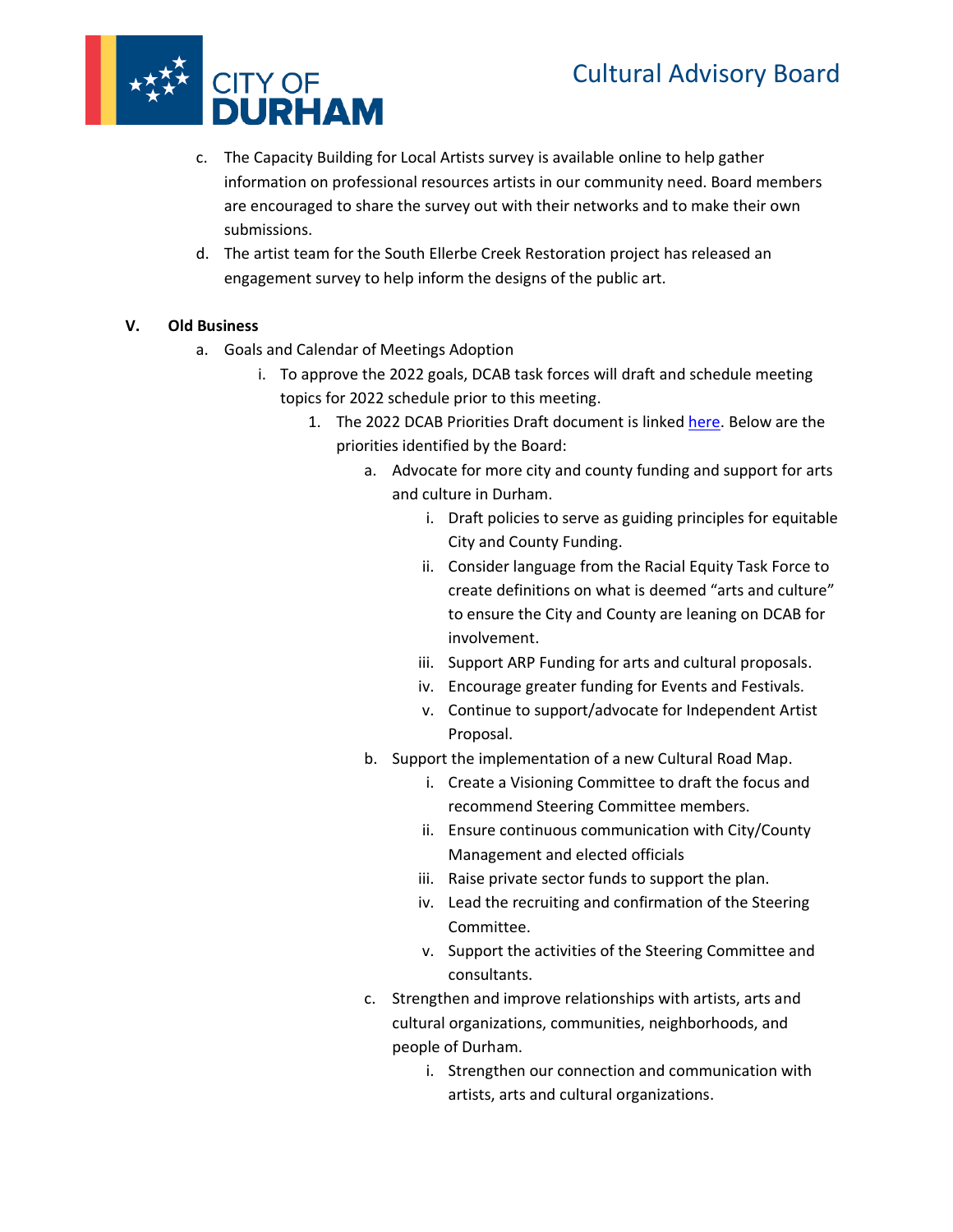



- ii. Inform neighborhoods of DCAB's role.
- iii. Consider strategy sessions that bring in members of the specific affinity groups we believe are being overlooked to help with building thoughtful relationships.
- iv. Strengthen our connections with historically excluded communities. [*Add footnote]*
- d. Advocate for equitable structures and sustainable funding.
	- i. Focus on equity, diversity, inclusion, and belonging.
	- ii. Identify anti-racism, social justice, mental health and wellness strategies.
	- iii. Analyze the intersection between health/wellness and art and culture structures.
- e. Support and strengthen the work of the Public Art Committee.
- f. Provide stewardship during the pilot year of the Poet Laureate of Durham.
- ii. **Motion**: To approve and adopt the 2022 Goals for the Durham Cultural Advisory Board with the stipulation that a footnote will be developed and added at a later point for Priority 3D.
- iii. **ACTION:** (Dawson, Betts 2<sup>nd</sup>) Approved. (9-0).

#### **VI. New Business**

- a. Cultural Road Map Updates, Annette Smith and Mitchell Sava
	- i. The Cultural Roadmap will use a broad interpretation of culture and should not just include representatives from visual and performing arts. The steering committee will consist of cultural leaders across the arts, humanities, and cultural sectors. Recommendations for an honorary Chair and Vice-Chair are currently being considered.
	- ii. Beyond City funding, the working committee has received \$20,000 from Duke University to support this effort and are continuing conversations with other organizations to build strategic fundraising. We have funding from both the City and County as well as private sector funders who have pledged support.
	- iii. Questions to note: What sort of creative components will we have in the engagement process itself? How do we go beyond the traditional stakeholder process and techniques to bring in as many views as possible on arts, culture, and creativity in our community?
	- iv. Next steps for City staff: developing a timeline; researching benchmark communities that have recently gone through a cultural planning process to understand what those plans are, the pros and cons of consultants used, and gain more information on equitable and active engagement of communities to ensure best practices are used; working with department leadership on specifics on how to extend invitations to steering committee members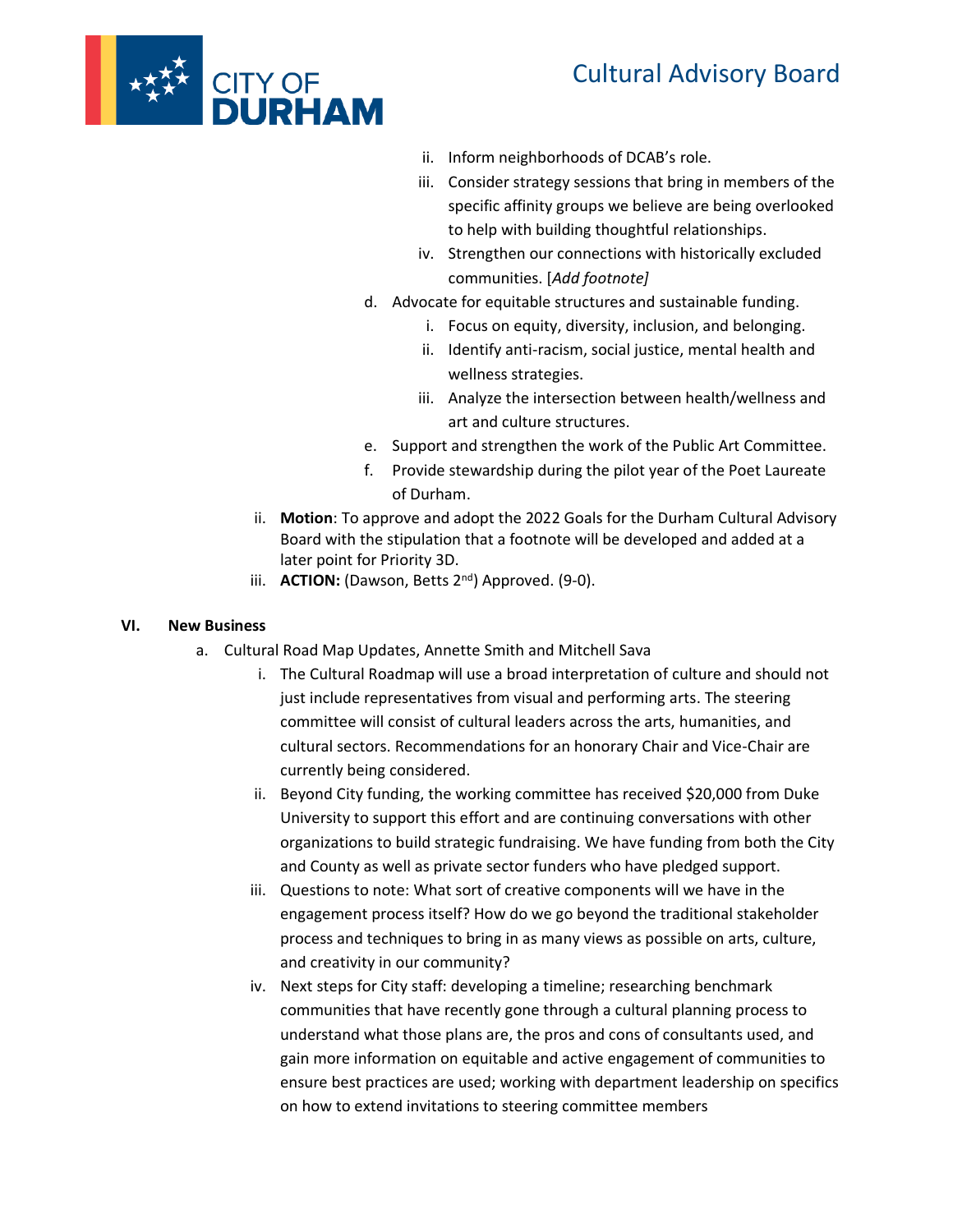

- b. PAC New Member Appointment
	- i. PAC New Members. To receive the Public Art Committee's recommendation for two new members, Abijah Gattis and Shanté Stewart.
	- ii. **Action**: To appoint Abijah Gattis and Shanté Stewart to the Public Art Committee for terms ending on 6/30/2024. To appoint Shanté Stewart to the Public Art Committee for terms ending 6/30/2024.
	- 1. Quorum not met. Recommendation of approval can be done via email.
- c. Stagville Memorial, Durham County
	- i. Last summer a group of residents representing the descendants of the enslaved people from the Stagville plantation made a presentation to Durham County Commissioners with a request to develop a memorial to those enslaved Stagville residents and have it put in front of the Durham County Admin I building in place of the previous Confederate monument. This original request was not met.
	- ii. Since the original proposal was not met, the group has become a 501c3 and the County will fund the artwork. The City will likely provide a location for the memorial in a high-traffic area to encourage educational opportunities for residents.
- d. Festival & Special Events RFP Feedback
	- i. Once City Council approves the budget, the City will be moving forward with the Festival & Special Events RFP that's contingent on City Council approval. All information from last year's process is available online. Suggestions on how we can continue to refine and encourage new applicants are encouraged from members.
- e. Poet Laureate Updates
	- i. Request for Panelists.
		- 1. The Poet Laureate Selection Panel is meeting May 12 and will determine which finalist moves forward into recommendation for the Durham Cultural Advisory Board and the Mayor.

#### **VII. Public Questions**

a. No questions were submitted by the public prior to this meeting.

#### **VIII. Adjournment**

- a. The meeting was adjourned early by Angela Lee at 3:57 p.m.
- b. Next Meeting will be hosted Ma 18, 2022 at 3:00 p.m.
	- i. CAB Officer Elections will occur in May 2022